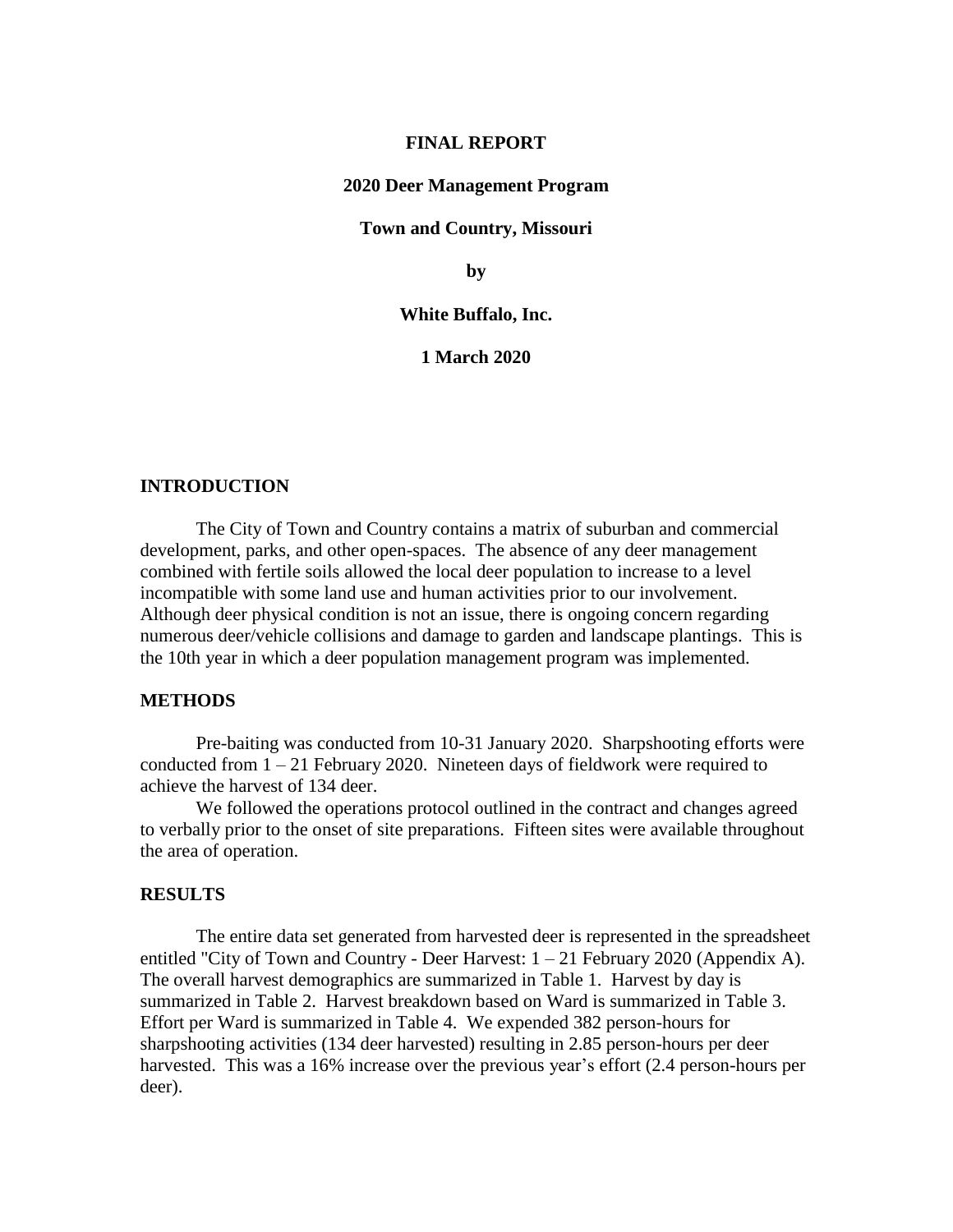| $\sim$            | $\mathbf{u}$ , $\mathbf{v}$ , $\mathbf{v}$ , $\mathbf{v}$ , $\mathbf{v}$ , $\mathbf{v}$ , $\mathbf{v}$ , $\mathbf{v}$ | $\mu$ mm $\sim$ $\mu$ m $\sim$ $\sim$ $\sim$ | $\mu$ $\alpha \alpha$ internal |
|-------------------|-----------------------------------------------------------------------------------------------------------------------|----------------------------------------------|--------------------------------|
| 21 February 2020. |                                                                                                                       |                                              |                                |
|                   |                                                                                                                       |                                              |                                |

**Table 1.** Sex and age class of deer harvested in Town and Country, Missouri from 1 -

| AGE            | # MALE $(\% )$ | # FEMALE $(\% )$ | # COMBINED |
|----------------|----------------|------------------|------------|
| Yearling/Adult | 62(46%)        | 46 (34%)         | 108 (81%)  |
| Fawns          | 20 (15%)       | $6(5\%)$         | $26(19\%)$ |
| Total          | 82 (61%)       | 52 (39%)         | 134        |

**Table 2.** Number of deer harvested by day during the 19 days of field operations.

| <b>DATE</b> | <b>Harvested</b> | <b>DATE</b> | <b>Harvested</b> |         | <b>DATE</b>   Harvested | <b>DATE</b> | <b>Harvested</b> |
|-------------|------------------|-------------|------------------|---------|-------------------------|-------------|------------------|
| 2/1/20      |                  | 2/7/20      | 10               | 2/13/20 |                         | 2/18/20     |                  |
| 2/2/20      | 17               | 2/8/20      |                  | 2/14/20 |                         | 2/19/20     |                  |
| 2/3/20      | 13               | 2/9/20      |                  | 2/15/20 |                         | 2/20/20     |                  |
| 2/4/20      |                  | 2/10/20     | 10               | 2/16/20 |                         | 2/21/20     |                  |
| 2/6/20      |                  | 2/11/20     |                  | 2/17/20 |                         |             |                  |

**Table 3.** Deer harvest by Ward

|          | #                |  |  |
|----------|------------------|--|--|
| Ward     | <b>Harvested</b> |  |  |
|          | 14               |  |  |
| $\gamma$ | 89               |  |  |
| 3        | 20               |  |  |
|          |                  |  |  |

**Table 4.** Effort by Ward

| Ward | Percentage<br>of Sites | Percentage<br>of Seated<br><b>Attempts</b> | Percentage<br>of Harvest |
|------|------------------------|--------------------------------------------|--------------------------|
|      | 6.70%                  | 8.40%                                      | 8.70%                    |
| っ    | 53%                    | 61%                                        | 67%                      |
| ς    | 20%                    | 13.8%%                                     | 15.60%                   |
|      | 20%                    | 16.80%                                     | 8.70%                    |

### **Population estimates**

See attached population estimation report.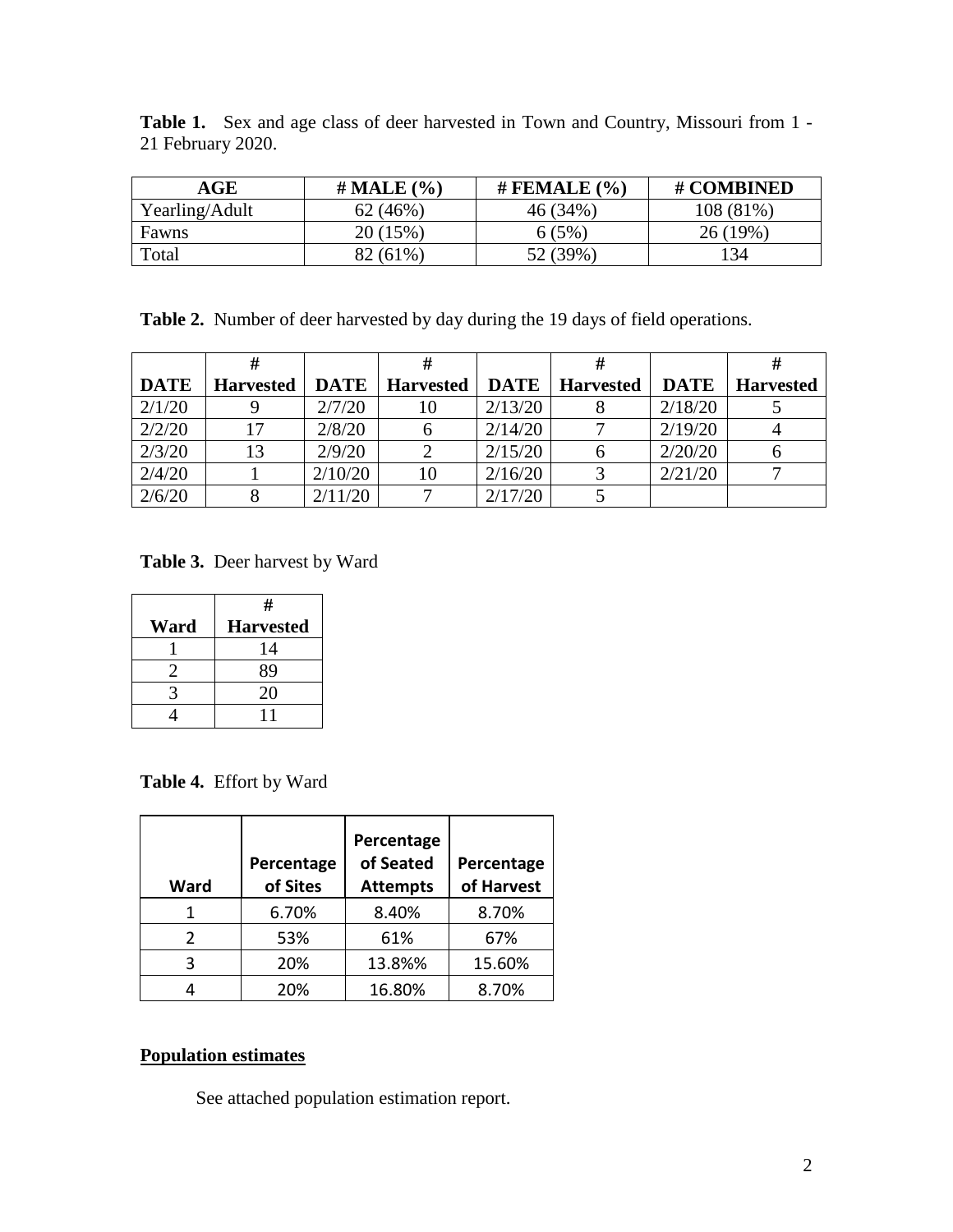#### **DISCUSSION**

Fifteen sites were utilized as part of the 2020 Town and Country, MO deer management program. Three new sites were added to the property list. One each in Wards 1, 2, and 4. One site, in Ward 4, utilized in 2019 was not used during this year's program due to development. A strategic decision was made to utilize a new site in Ward 1 proximate to a previous location. This decision resulted in a 56% increase in harvest in Ward 1. Overall we experienced slightly lower efficiency than last year. It is likely that the mild winter weather was a contributing factor to the decreased harvest numbers.

Ward 2 continued to produce the highest removal numbers accounting for 66% of the overall harvest. Harvest in Ward 3 dropped significantly in 2020. Two sites that have historically been very productive, along Queeny park, had reduced harvest in 2020. One site's harvest total dropped 80%, from 15 deer in 2019 to 3 deer in 2020. The harvest in Ward 4 decreased 54%. This drop was directly related to the development of a key property along Conway Road.

Harvest results from specific sites ranged from a high of 17 deer to a low of 1. The most productive site was located in Ward 2 and contributed 13% to the total. This is departure from previous years when our most productive sites were in Ward 3.

Queeny Park continues to pose a major challenge to the reduction of deer numbers within areas of Town and Country that are located proximate to the Park. Lack of management by the County park system has created a safe haven, in which the deer are able to use the park as a refuge during the day and then transition into the adjoining residential areas at night. Three sites located proximate to the park resulted in ~22% of the total harvest.

We tagged and labeled 62 of the deer harvested for Chronic Wasting Disease (CWD) testing by Missouri Department of Conservation (MDC). This was part of a larger sampling effort by MDC to screen for the disease in areas proximate to the detection made previously in Franklin County. Only adult male deer were sampled for testing.

Looking forward, the program would benefit by obtaining additional access points in the following areas; 1) the eastern boundary of Queeny Park, 2) Amersham/Bickford/Delvin Drive, 3) Town and Country Estates, and 4) the vicinity of Clayton Road and Williamsburg Estates. This recommendation is based on the high number of deer observed in these areas during the Distance Sampling survey, in combination with a current lack of access to these areas for deer management purposes.

We would like to thank the following individuals and organizations for assistance provided prior to and during the culling period: Bob Shelton, Town and Country Police Department, Tom Thousand, Dan Coppin, Tim Randick, Erin Shank (Missouri Department of Conservation), all the cooperating homeowners, and John's Butcher Shop (venison processing for charitable donation).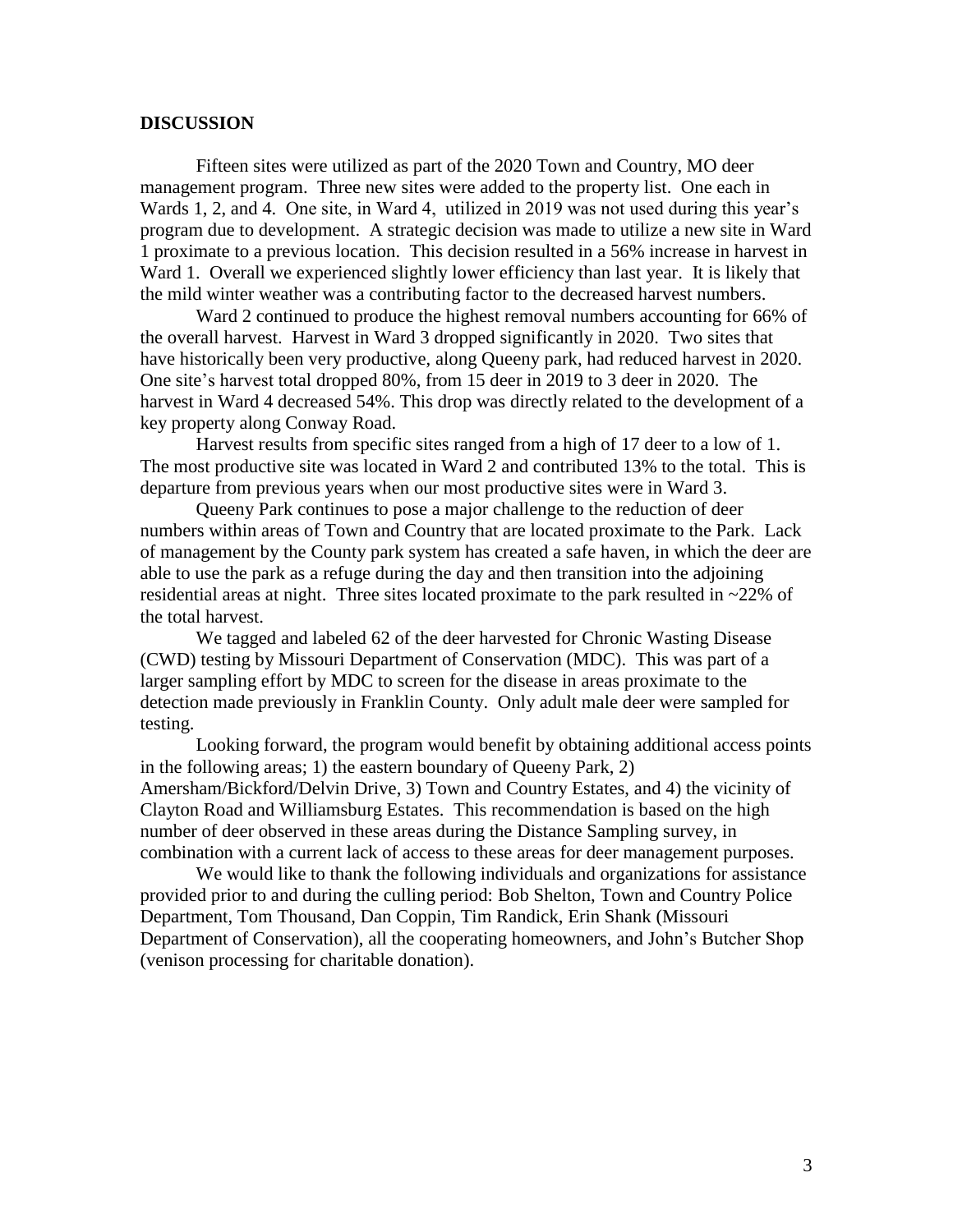# **Appendix A**

| <b>DATE</b> | <b>HARVEST#</b>         | <b>CWD TAG#</b> | <b>SEX</b> | <b>AGE</b> | <b>LOCATION</b>        |
|-------------|-------------------------|-----------------|------------|------------|------------------------|
| 2/1/20      | 1                       |                 | F          | 2.5        | <b>Belcrest Ct</b>     |
| 2/1/20      | $\overline{2}$          | 201             | M          | 2.5        | <b>Belcrest Ct</b>     |
| 2/1/20      | 3                       | 202             | M          | 2.5        | <b>Belcrest Ct</b>     |
| 2/1/20      | $\overline{\mathbf{4}}$ | 204             | M          | 1.5        | <b>Belcrest Ct</b>     |
| 2/1/20      | 5                       | 205             | M (shed)   | 2.5        | <b>Belcrest Ct</b>     |
| 2/1/20      | 6                       |                 | F          | 3.5        | <b>Hickory Woods</b>   |
| 2/1/20      | $\overline{7}$          |                 | F          | 0.5        | <b>Hickory Woods</b>   |
| 2/1/20      | 8                       |                 | F          | 2.5        | <b>Hickory Woods</b>   |
| 2/1/20      | $\boldsymbol{9}$        | 228             | M          | 2.5        | <b>Hickory Woods</b>   |
| 2/2/20      | 10                      | 206             | М          | 1.5        | Dry Ridge              |
| 2/2/20      | 11                      | 207             | M (shed)   | 2.5        | Dry Ridge              |
| 2/2/20      | 12                      | 208             | M          | 1.5        | Dry Ridge              |
| 2/2/20      | 13                      | 209             | М          | 2.5        | Dry Ridge              |
| 2/2/20      | 14                      | 210             | М          | 2.5        | Dry Ridge              |
| 2/2/20      | 15                      | 214             | М          | 3.5        | Dry Ridge              |
| 2/2/20      | 16                      |                 | F          | 1.5        | <b>Barrett Station</b> |
| 2/2/20      | 17                      |                 | M          | 0.5        | <b>Barrett Station</b> |
| 2/2/20      | 18                      |                 | M          | 0.5        | <b>Barrett Station</b> |
| 2/2/20      | 19                      |                 | F          | 0.5        | <b>Barrett Station</b> |
| 2/2/20      | 20                      |                 | M          | 0.5        | <b>Barrett Station</b> |
| 2/2/20      | 21                      | 229             | М          | 2.5        | <b>Barrett Station</b> |
| 2/2/20      | 22                      |                 | М          | 0.5        | <b>Barrett Station</b> |
| 2/2/20      | 23                      | 212             | M          | 1.5        | <b>Barrett Station</b> |
| 2/2/20      | 24                      | 227             | M          | 1.5        | <b>Barrett Station</b> |
| 2/2/20      | 25                      | 219             | М          | 1.5        | <b>Barrett Station</b> |
| 2/2/20      | 26                      |                 | F          | 4.5        | <b>Barrett Station</b> |
| 2/3/20      | 27                      | 244             | M (shed)   | 2.5        | Weidman                |
| 2/3/20      | 28                      | 246             | М          | 1.5        | Weidman                |
| 2/3/20      | 29                      | 247             | M (shed)   | 1.5        | Weidman                |
| 2/3/20      | 30                      |                 | F          | 3.5        | Weidman                |
| 2/3/20      | 31                      | 249             | М          | 1.5        | Weidman                |
| 2/3/20      | 32                      | 250             | Μ          | 2.5        | Weidman                |
| 2/3/20      | 33                      | 252             | M          | 2.5        | Weidman                |
| 2/3/20      | 34                      | 253             | М          | 1.5        | Weidman                |
| 2/3/20      | 35                      |                 | F          | 1.5        | Weidman                |

## **City of Town and Country – Deer Harvest: 1 - 21 February 2020**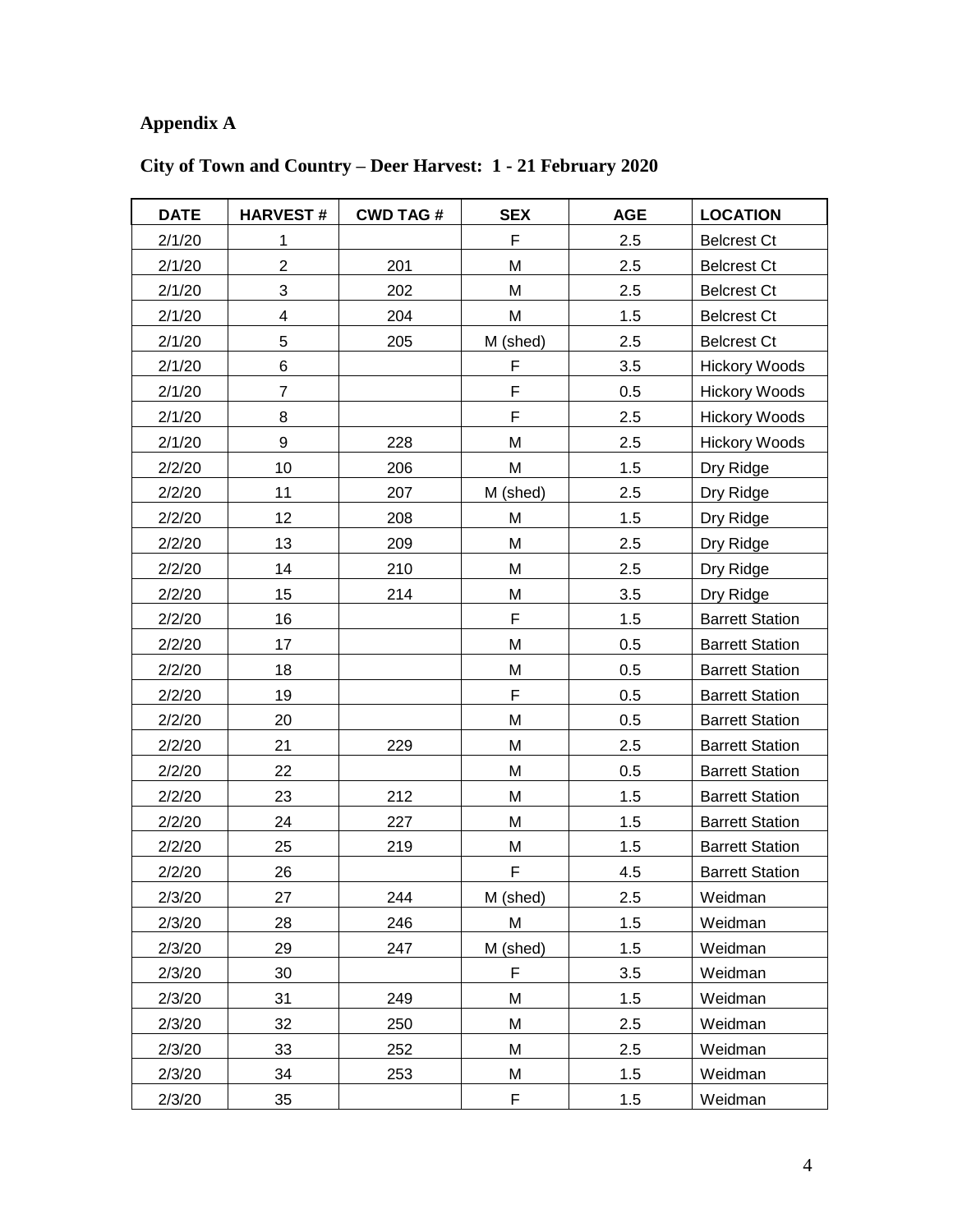| 2/3/20  | 36 |     | M              | 0.5    | <b>Buckland Hall</b>   |
|---------|----|-----|----------------|--------|------------------------|
| 2/3/20  | 37 | 241 | M              | 1.5    | <b>Buckland Hall</b>   |
| 2/3/20  | 38 |     | F              | $4.5+$ | <b>Buckland Hall</b>   |
| 2/3/20  | 39 |     | M              | 0.5    | <b>Buckland Hall</b>   |
| 2/4/20  | 40 | 221 | M              | 1.5    | Tecumseh               |
|         | 41 |     | M              | 0.5    |                        |
| 2/6/20  |    |     |                |        | Old Colony Ln          |
| 2/6/20  | 42 | 254 | M              | 2.5    | Old Colony Ln          |
| 2/6/20  | 43 | 260 | M              | 3.5    | Old Colony Ln          |
| 2/6/20  | 44 | 268 | M              | 1.5    | Old Colony Ln          |
| 2/6/20  | 45 |     | F              | 1.5    | <b>Thornhill Drive</b> |
| 2/6/20  | 46 | 240 | M              | 1.5    | <b>Thornhill Drive</b> |
| 2/6/20  | 47 | 236 | M              | 2.5    | <b>Thornhill Drive</b> |
| 2/6/20  | 48 |     | M              | 0.5    | <b>Thornhill Drive</b> |
| 2/7/20  | 49 |     | F              | $4.5+$ | Thornfield Ln          |
| 2/7/20  | 50 |     | F              | 3.5    | Thornfield Ln          |
| 2/7/20  | 51 |     | F              | 2.5    | <b>Thornfield Ln</b>   |
| 2/7/20  | 52 |     | F              | 1.5    | <b>Thornfield Ln</b>   |
| 2/7/20  | 53 | 239 | M              | 2.5    | Thornfield Ln          |
| 2/7/20  | 54 | 234 | M              | 4.5    | Thornfield Ln          |
| 2/7/20  | 55 |     | F              | 1.5    | S Forty Drive          |
| 2/7/20  | 56 |     | F              | 3.5    | S Forty Drive          |
| 2/7/20  | 57 |     | M              | 0.5    | S Forty Drive          |
| 2/7/20  | 58 | 274 | M              | 2.5    | S Forty Drive          |
| 2/8/20  | 59 |     | F              | 2.5    | <b>Buckland Hall</b>   |
| 2/8/20  | 60 | 269 | M              | 3.5    | <b>Hickory Woods</b>   |
| 2/8/20  | 61 |     | F              | 2.5    | <b>Hickory Woods</b>   |
| 2/8/20  | 62 |     | $\overline{F}$ | 3.5    | <b>Hickory Woods</b>   |
| 2/8/20  | 63 | 286 | M (shed)       | 1.5    | <b>Hickory Woods</b>   |
| 2/8/20  | 64 |     | F              | 2.5    | <b>Hickory Woods</b>   |
| 2/9/20  | 65 | 235 | M              | 2.5    | Glaizeview Rd          |
| 2/9/20  | 66 | 226 | M              | 1.5    | Glaizeview Rd          |
| 2/10/20 | 67 |     | F              | 4.5+   | Thornhill Drive        |
| 2/10/20 | 68 |     | M              | 0.5    | <b>Thornhill Drive</b> |
| 2/10/20 | 69 |     | M              | 0.5    | <b>Thornhill Drive</b> |
| 2/10/20 | 70 |     | F              | $4.5+$ | <b>Thornhill Drive</b> |
| 2/10/20 | 71 |     | F              | 0.5    | <b>Thornhill Drive</b> |
| 2/10/20 | 72 |     | F              | 1.5    | <b>Thornhill Drive</b> |
| 2/10/20 | 73 | 278 | M              | 2.5    | <b>Bellerive</b>       |
| 2/10/20 | 74 | 285 | M              | 1.5    | <b>Bellerive</b>       |
| 2/10/20 | 75 | 289 | М              | 1.5    | <b>Bellerive</b>       |
| 2/10/20 | 76 |     | F              | 3.5    | <b>Bellerive</b>       |
| 2/11/20 | 77 | 294 | M              | 3.5    | S Forty Drive          |
| 2/11/20 | 78 |     | F              | 1.5    | S Forty Drive          |
| 2/11/20 | 79 |     | F              | 1.5    | S Forty Drive          |
| 2/11/20 | 80 | 332 | M              | 1.5    | Old Colony Ln          |
| 2/11/20 | 81 | 290 | М              | 1.5    | Old Colony Ln          |
|         |    |     |                |        |                        |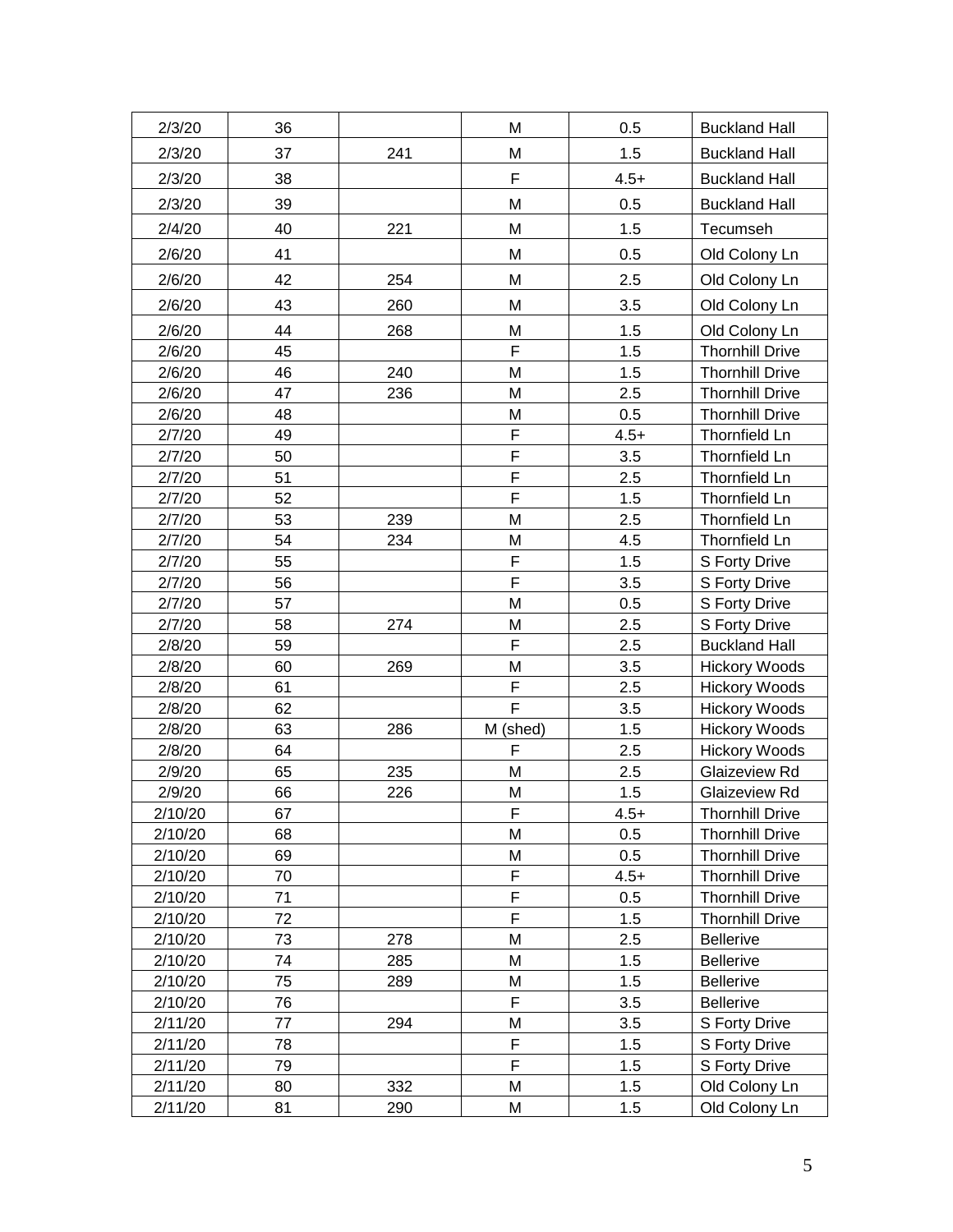| 2/11/20 | 82  | 297 | м        | 2.5    | Old Colony Ln          |
|---------|-----|-----|----------|--------|------------------------|
| 2/11/20 | 83  | 310 | M        | 2.5    | Old Colony Ln          |
| 2/13/20 | 84  | 316 | М        | 1.5    | <b>Bellerive</b>       |
| 2/13/20 | 85  | 330 | M        | 1.5    | <b>Bellerive</b>       |
| 2/13/20 | 86  |     | F        | 0.5    | <b>Barrett Station</b> |
| 2/13/20 | 87  |     | F        | 2.5    | <b>Barrett Station</b> |
| 2/13/20 | 88  |     | F        | 0.5    | <b>Barrett Station</b> |
| 2/13/20 | 89  | 299 | M        | 2.5    | <b>Barrett Station</b> |
| 2/13/20 | 90  |     | F        | $4.5+$ | <b>Barrett Station</b> |
| 2/13/20 | 91  |     | M        | 0.5    | <b>Barrett Station</b> |
| 2/14/20 | 92  |     | F        | 2.5    | Glaizeview Rd          |
| 2/14/20 | 93  |     | M        | 0.5    | Weidman Rd             |
| 2/14/20 | 94  | 338 | M        | 2.5    | Weidman Rd             |
| 2/14/20 | 95  | 344 | M        | 2.5    | Weidman Rd             |
| 2/14/20 | 96  |     | F        | 0.5    | Weidman Rd             |
| 2/14/20 | 97  |     | F        | $4.5+$ | Weidman Rd             |
| 2/14/20 | 98  |     | F        | 3.5    | Weidman Rd             |
| 2/15/20 | 99  | 218 | M (shed) | 2.5    | Dry Ridge Rd           |
| 2/15/20 | 100 | 307 | М        | 2.5    | Dry Ridge Rd           |
| 2/15/20 | 101 |     | F        | 1.5    | Dry Ridge Rd           |
| 2/15/20 | 102 | 331 | M        | 2.5    | <b>Belcrest Ct</b>     |
| 2/15/20 | 103 | 335 | M        | 1.5    | <b>Belcrest Ct</b>     |
| 2/15/20 | 104 |     | F        | 1.5    | <b>Belcrest Ct</b>     |
| 2/16/20 | 105 |     | F        | 2.5    | <b>Hickory Woods</b>   |
| 2/16/20 | 106 |     | F        | 2.5    | <b>Hickory Woods</b>   |
| 2/16/20 | 107 |     | F        | 1.5    | <b>Thornhill Drive</b> |
| 2/17/20 | 108 | 317 | M        | 1.5    | Mason                  |
| 2/17/20 | 109 | 308 | M        | 1.5    | Mason                  |
| 2/17/20 | 110 |     | M        | 0.5    | Mason                  |
| 2/17/20 | 111 |     | M        | 0.5    | Thornfield Ln          |
| 2/17/20 | 112 |     | M        | 0.5    | Thornfield Ln          |
| 2/18/20 | 113 |     | M        | 0.5    | Alsace Ct              |
| 2/18/20 | 114 |     | F        | 2.5    | Alsace Ct              |
| 2/18/20 | 115 |     | F        | 3.5    | S Forty Drive          |
| 2/18/20 | 116 | 302 | Μ        | 1.5    | S Forty Drive          |
| 2/18/20 | 117 | 333 | M        | 1.5    | S Forty Drive          |
| 2/19/20 | 118 | 306 | М        | 3.5    | <b>Bellerive</b>       |
| 2/19/20 | 119 | 309 | M (shed) | 1.5    | <b>Belcrest Ct</b>     |
| 2/19/20 | 120 | 328 | М        | 1.5    | <b>Belcrest Ct</b>     |
| 2/19/20 | 121 |     | F        | 3.5    | <b>Belcrest Ct</b>     |
| 2/20/20 | 122 |     | M        | 0.5    | <b>Thornhill Drive</b> |
| 2/20/20 | 123 |     | F        | $4.5+$ | <b>Thornhill Drive</b> |
| 2/20/20 | 124 |     | F        | $4.5+$ | <b>Thornhill Drive</b> |
| 2/20/20 | 125 | 337 | M        | 1.5    | Old Colony Ln          |
| 2/20/20 | 126 |     | F        | 3.5    | Old Colony Ln          |
| 2/20/20 | 127 |     | М        | 0.5    | Old Colony Ln          |
| 2/21/20 | 128 |     | F        | 1.5    | Dry Ridge Rd           |